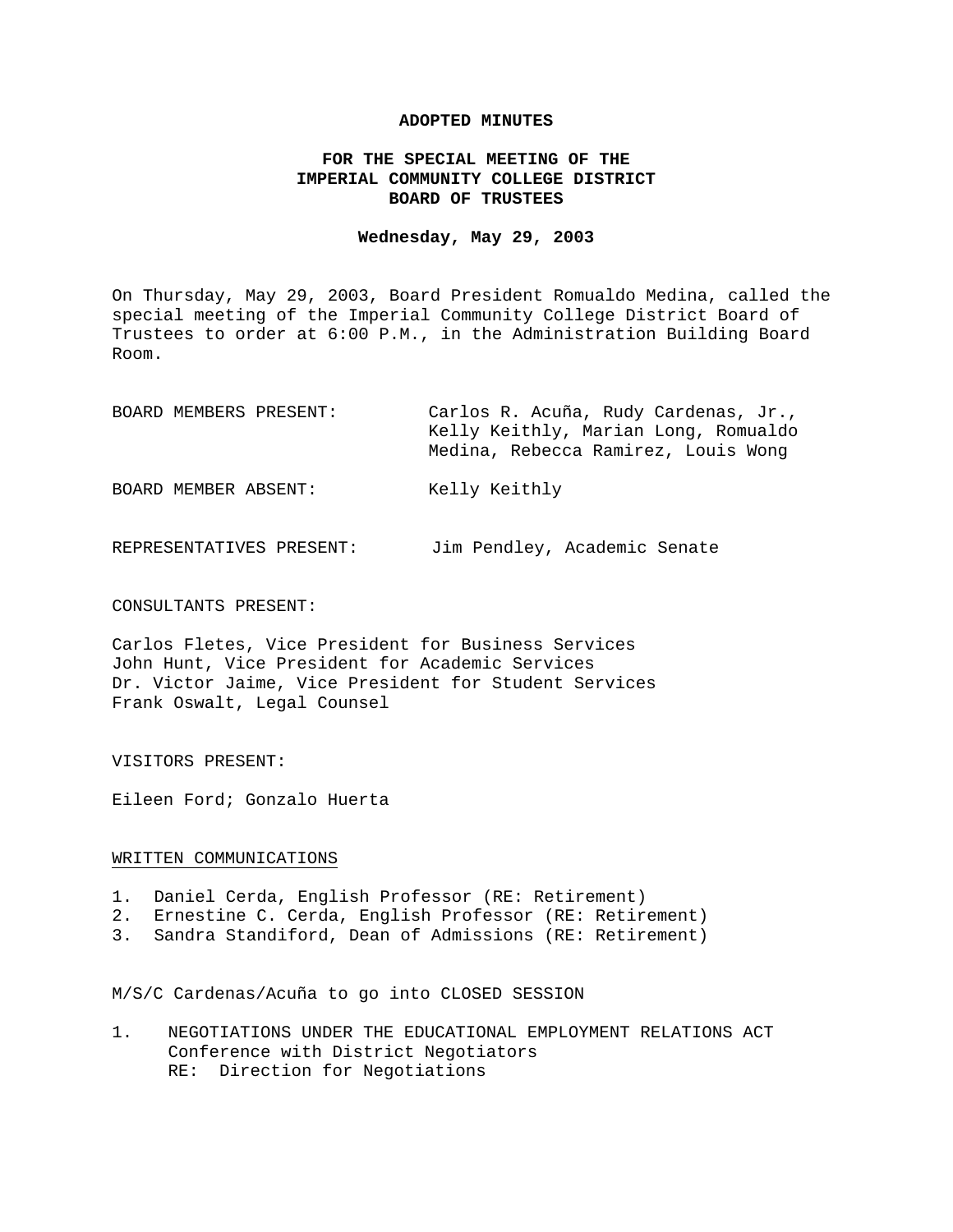M/S/C to go back to OPEN SESSION

President Medina announced that direction was given to negotiators.

M/S/C Cardenas/Long Resolution No. 12702: **RETIREMENT INCENTIVES FOR CERTIFICATED AND ADMINISTRATIVE STAFF**

BE IT RESOLVED that the Board approves amending Resolution No. 12687 dated May 14, 2003, as follows:

WHEREAS the Board of Trustees wishes to recognize the many years of service that Certificated and Administrative staff have dedicated to the education of the students of Imperial Valley College; and

WHEREAS the Board of Trustees wishes to ensure that all cost savings measures are explored as a means of dealing with the current state budget crisis; and

WHEREAS currently there is no legislation that authorizes community colleges to extend the Golden Handshake under STRS to Certificated and Administrative staff; and

WHEREAS the proposed retirement incentives package would provide savings to the District, as well as additional retirement income to retirees.

THEREFORE BE IT RESOLVED that the Board of Trustees approves the Supplemental Employee Retirement Plan (SERP) as provided by Keenan and Associates, for certificated/administrative staff retiring on June 1, 2003 through December 31, 2003. *The eligibility requirements for employees to participate in such a plan shall be as follows:* 

- *Employee must be a full-time Certificated and Administrative Employee of the District*
- *Employee must be at least 58 years of age by July 31, 2003.*
- *Employee must have at least 10 years of service with the District by July 31, 2003.*

BE IT FURTHER resolved that the supplemental Employee Retirement Plan must include no less that four (4) faculty retiring by the end of the academic year 2002- 2003, and the retirement notice must be submitted to the District by July 1, 2003.

BE IT FURTHER RESOLVED that the Board of Trustees authorizes the Superintendent/President and/or the Vice President for Business Services to sign all the necessary contracts on behalf of the District.